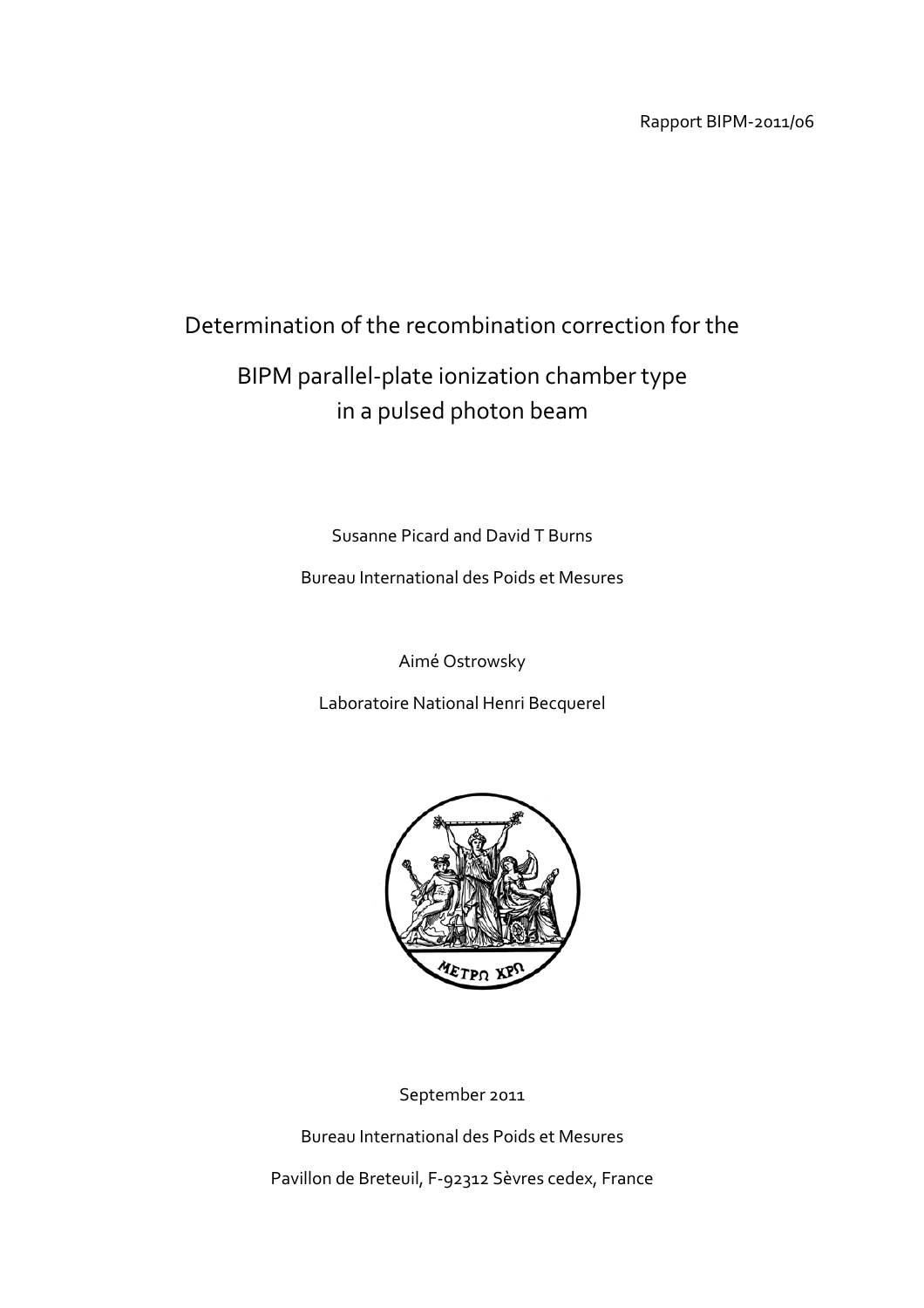### **Abstract**

The correction factor for recombination losses  $k<sub>s</sub>$  has been determined for the BIPM parallel‐plate ionization chamber type in the pulsed photon beam of a clinical linear accelerator.

## **1. Introduction**

To compare the absorbed dose to water standards of the National Metrology Institutes (NMIs) for accelerator photon beams, the Bureau International des Poids et Mesures (BIPM) developed a transportable standard for absorbed dose to water based on a graphite calorimeter [1, 2]. This ongoing comparison programme, currently involving ten NMIs, is registered in the BIPM key comparison database (KCDB) as BIPM.RI(I)‐K6 [3].

The method adopted by the BIPM combines calorimetric and ionometric measurements with Monte Carlo simulations to determine the absorbed dose to water [4]. Two nominally-identical parallel-plate ionization chambers with graphite walls and collector have been fabricated at the BIPM to serve as transfer chambers, similar in design to the existing BIPM standards for air kerma and absorbed dose to water [5, 6]. One of these chambers is housed in a graphite jacket, nominally identical to the calorimeter jacket, and the other in a waterproof sleeve for measurements in a water phantom. The measurement equation for the determination of absorbed dose to water, *D*w, is:

$$
D_{\rm w} = \frac{D_c}{Q_c} Q_{\rm w} C_{\rm w,c} \tag{1}
$$

where  $D_c$  is the absorbed dose to graphite,  $Q_w$  and  $Q_c$  are the ionization charges measured in water and graphite, respectively, and C<sub>w,c</sub> is a dose conversion coefficient calculated using Monte Carlo methods [4].

The correction for recombination in the BIPM ionization chamber type has been measured many times in continuous beams [7], but until now has not been determined in pulsed beams for which the instantaneous charge density is generally very much higher. Although Equation (1) includes the ratio of the charges for the two chambers, such that the recombination correction should cancel, knowledge of the correction aids in the understanding of the influencing factors and might have an impact on uncertainty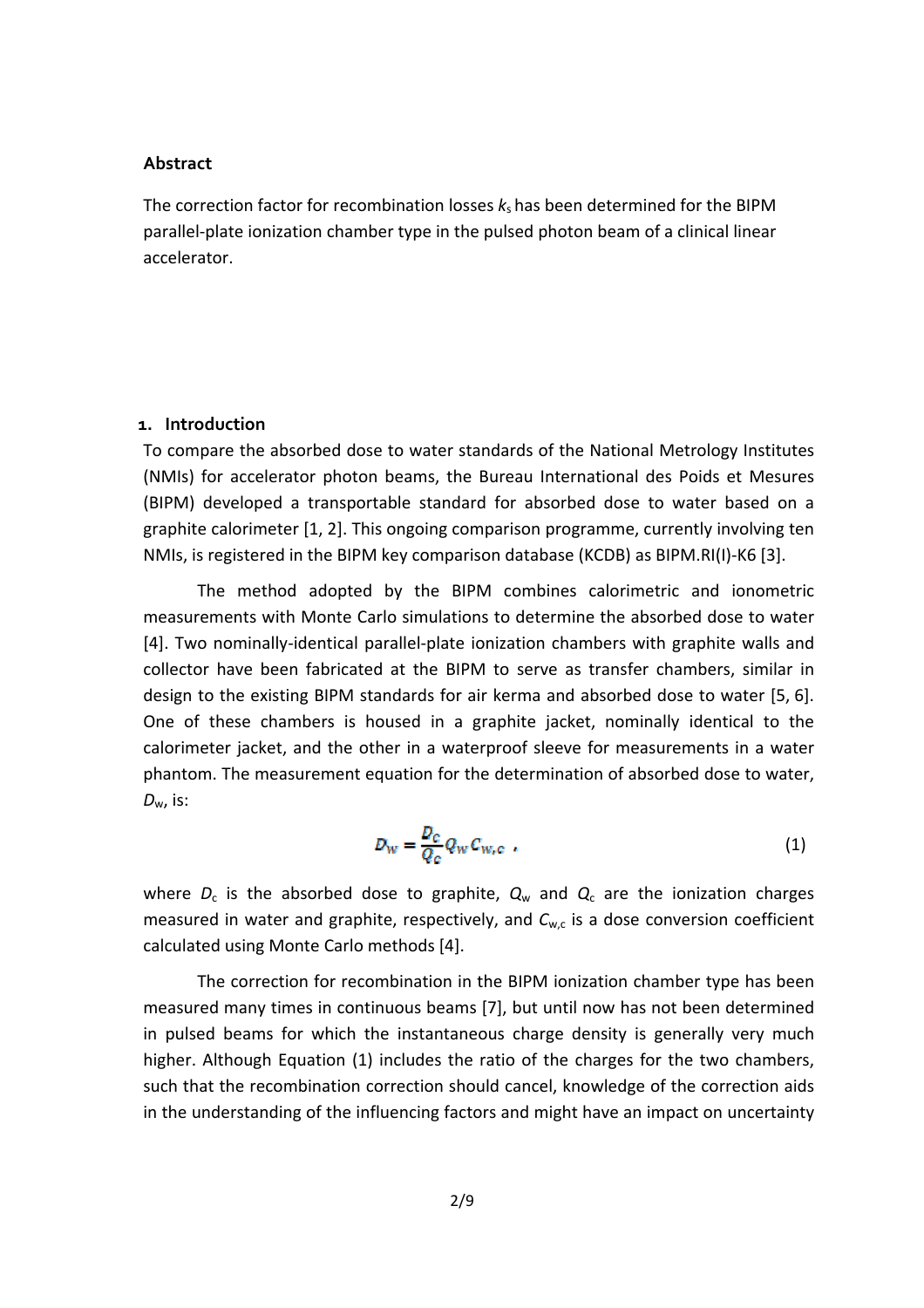estimates. Moreover, the similarity of the ratio  $D_c/Q_c$  measured at different NMIs can serve as an independent verification of the measurements, but this is only possible if corrections are applied for all influencing factors, including recombination.

For this reason the correction factor for recombination losses  $k_s$  has been determined in a pulsed accelerator photon beam. The measurements were carried out using the clinical linear accelerator of the Laboratoire National Henri Becquerel (LNE‐ LNHB), Saclay (France), during the period from 18 to 21 April 2011.

#### **2. Theory**

The theory of Boag on volume (or general) recombination in pulsed radiation [8] predicts that, for a given charge per pulse  $Q_p^{\ 1}$  $Q_p^{\ 1}$  $Q_p^{\ 1}$ , the reciprocal of the measured current, 1/*I*(*V*), will depend approximately linearly on the reciprocal of the applied voltage, 1/*V*. The review by Boag [9] indicates that initial recombination in pulsed beams shows the same dependence. In the spirit of Burns and McEwen [10], with revised nomenclature, the total recombination correction  $k_s$  is expressed as

$$
k_{\rm s} = \frac{I_{\rm s}}{I(V)} = 1 + k_{\rm init} + k_{\rm vol} Q_{\rm p} \,,
$$
 (2)

where the constants  $k_{init}$  and  $k_{vol}$  are to be determined experimentally. The variation with reciprocal voltage is evident when  $k_{init}$  and  $k_{vol}$  are expressed otherwise:

$$
k_{\rm s} = \frac{I_{\rm s}}{I(V)} = 1 + \frac{A}{V} + \frac{B}{V} Q_{\rm p} \,. \tag{3}
$$

Dividing through by *I*s,

$$
\frac{1}{I(V)} = \frac{1}{I_s} + \frac{(A + BQ_p)}{I_s V},
$$
\n(4)

we see that an experimental plot of 1/*I*(*V*) against 1/*V* , for a fixed *Q*p, permits *I*<sup>s</sup> to be determined from the intercept, but does not give information on *A* and *B* separately

<span id="page-2-0"></span><sup>1</sup> Strictly, *Q*<sup>p</sup> is the charge *produced* per pulse, which is greater than the charge *measured* per pulse by the recombination correction. In practice, however,  $Q_p$  can be approximated by the measured charge per pulse without significant loss of accuracy.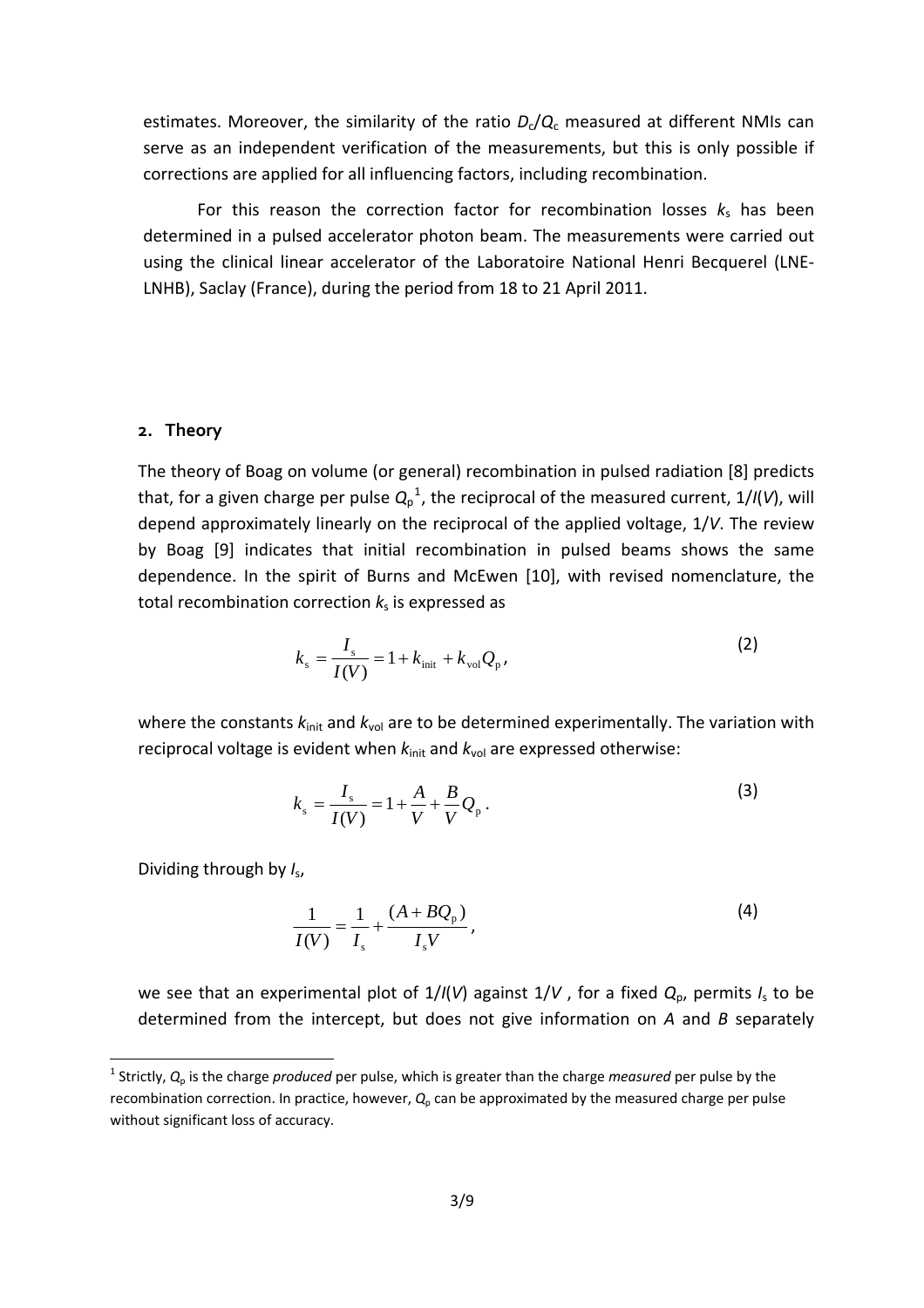(that is, on *k*init and *k*vol). This information can be deduced from similar measurements made at other values for *Q*p. This is essentially the method used by Boutillon [11] for continuous radiation, initially proposed by De Almeida and Niatel [12]. Equation (4) is re‐ written for a reduced voltage *V*/*n*:

$$
\frac{I_s}{I(V/n)} = 1 + \frac{nA}{V} + \frac{nB}{V}Q_p.
$$
\n(5)

Dividing equation (5) by equation (3) eliminates *I*<sup>s</sup> and, ignoring higher order terms, one obtains

$$
\frac{I(V)}{I(V/n)} = 1 + \frac{(n-1)A}{V} + \frac{(n-1)B}{V}Q_{p}.
$$
 (6)

If the 'two‐voltage' ratio *I*(*V*)/*I*(*V*/*n*) is plotted for a series of values of *Q*p, the intercept *c* and gradient *m* directly yield values for  $k_{init}$  and  $k_{vol}$  for the use of the chamber at the higher voltage *V* according to

$$
k_{\text{init}} = \frac{A}{V} = \frac{c - 1}{n - 1}
$$
 (7)

and

$$
k_{\text{vol}} = \frac{B}{V} = \frac{m}{n-1}.
$$
 (8)

#### **3. Experimental arrangement and measurements**

The measurements were carried out in the LNE‐LNHB Saturn 43 accelerator at two photon beam energies. The BIPM ionization chamber with reference 'calo6', mounted in its PMMA sleeve, was positioned in the LNE‐LNHB water phantom. Dose monitoring was realized by two adjacent ionization chambers, just outside the radiation field at the accelerator exit, and the ionization charge and environmental parameters were measured using the LNE‐LNHB facilities. For the main series of measurements the 12 MV beam was used, with a nominal dose rate of 2 Gy min<sup>-1</sup> and a pulse repetition frequency of 100 Hz.

Chamber calo6 is normally operated at 80 V, positive polarity. Hence, *V* = +80 V. It was therefore decided to make measurements at +80 V and +20 V (that is, *n* = 4). Measurements were also made using 80 V and 20 V with negative polarity to take into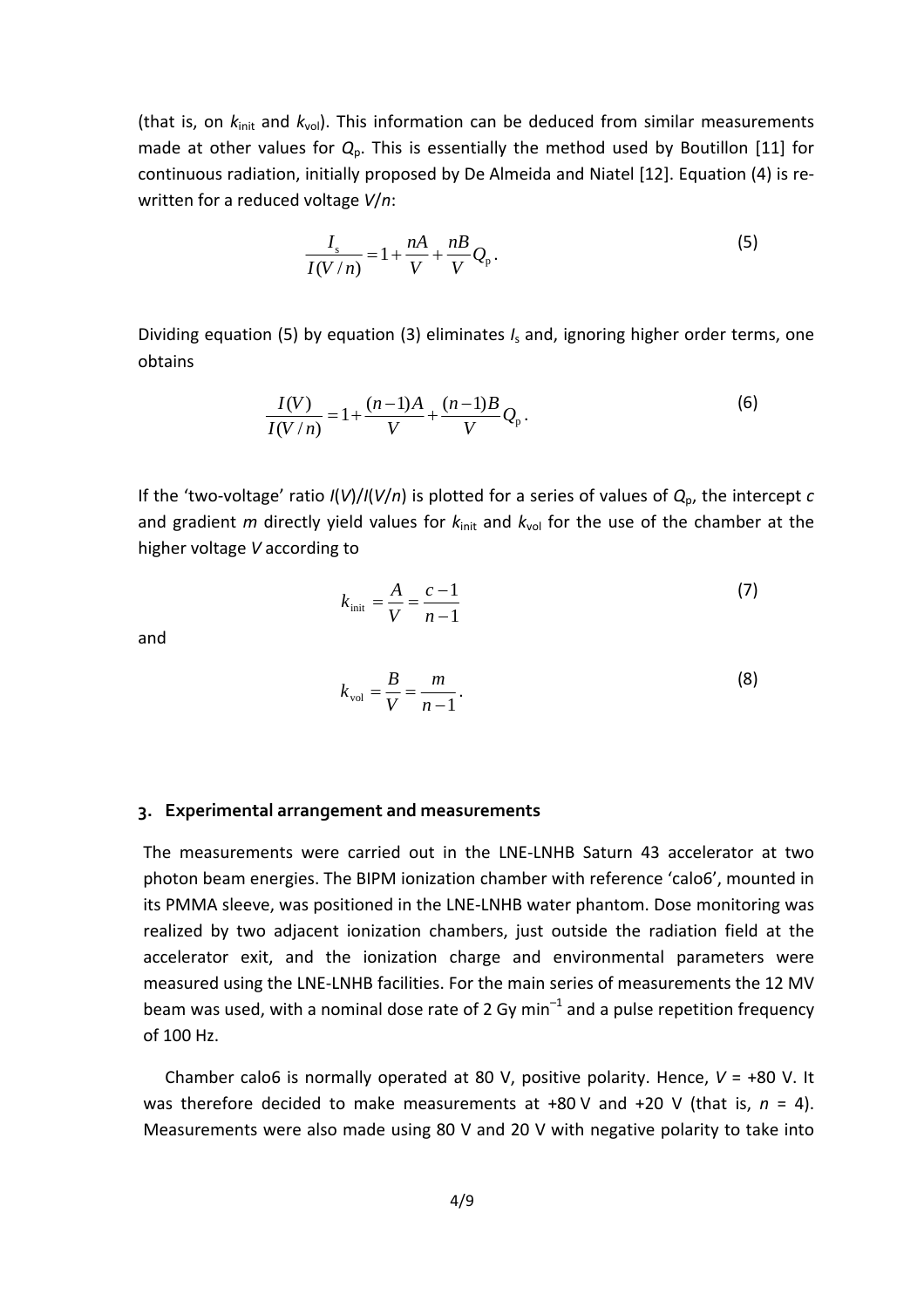account any polarity effect in the chamber. For each setting of the polarizing voltage, a series of seven measurements was made, each with an integration time of 120 s. Measurements were made at three depths in the phantom by setting the chamber at a fixed distance from the source (1 m) and altering the position of the water phantom. For each depth, two values of the RF power were applied. In this way, results were obtained for six values of  $Q_p$  at the nominal accelerator energy 12 MV. Two measurements were also made at 6 MV, where the pulse frequency is 200 Hz. The use of a different pulse frequency was designed to demonstrate that recombination depends on the dose per pulse rather than on the mean dose rate. Measurements at two beam qualities would also be expected to confirm the well‐established independence of recombination on the photon spectrum [13].

#### **4. Results and Analysis**

The results are listed in Table 1. The values for  $Q_p$  are the measured values (that is, the measured charge per second divided by the pulse repetition frequency), while *I*(*V*) and *I*(*V*/*n*) have been normalized to standard pressure (101.325 kPa) and temperature (20 °C). The data are shown graphically in Figure 1. A polarity correction factor of 0.999 80(3) was measured for the use of the chamber at a positive polarity of 80 V, and 1.000 24(7) at 20 V.

| Nominal accelerator<br>energy / MV | $Q_{\rm p}$ / pC |          |
|------------------------------------|------------------|----------|
| 12                                 | 75.91            | 1.032 86 |
| 12                                 | 65.08            | 1.028 80 |
| 12                                 | 75.54            | 1.032 47 |
| 12                                 | 56.31            | 1.025 31 |
| 12                                 | 37.67            | 1.018 22 |
| 12                                 | 21.64            | 1.012 13 |
| 6                                  | 34.12            | 1.017 20 |
| 6                                  | 16.21            | 1.010 32 |

**Table 1.** Results for the charge per pulse, *Q*p, and the current ratio *I*(*V*)/*I*(*V*/*n*) when *V* = 80 V and *n* = 4.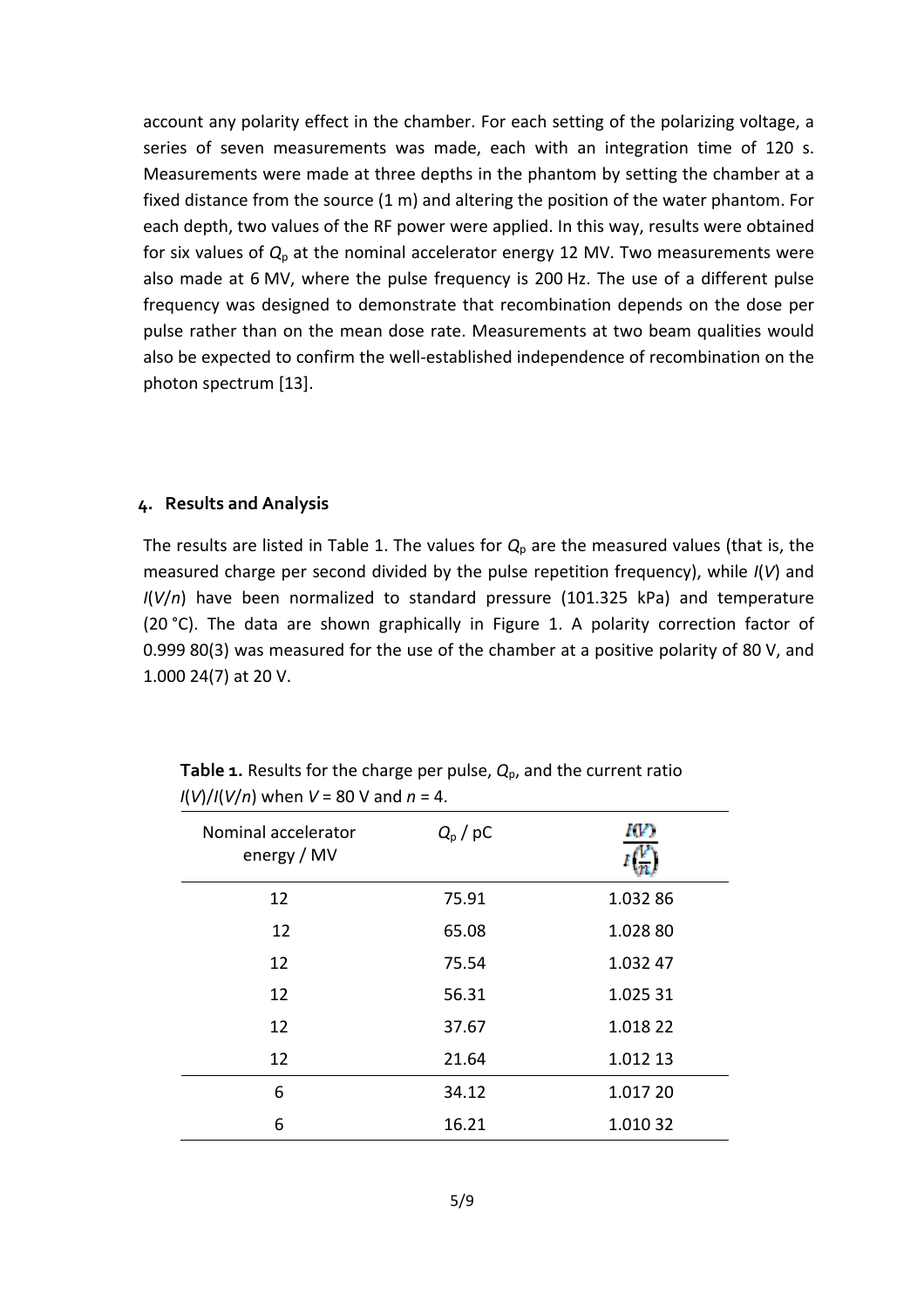

**Figure 1.** Measured data used to determine *k*s. Blue diamonds represent data at 12 MV; red squares represent data at 6 MV. The dashed line is a linear fit to the 12 MV data only. The inset shows the differences between the observed data and the linear fit.

A linear function was fitted to the 12 MV data. Using Equation [8] (with *V* = 80 V and  $n = 4$ ), the slope *m* of this fit yields the value  $B = 0.010$  14(6)  $pC^{-1}V^{-1}$ , where the value in parenthesis represents the standard uncertainty in the last digit. While the rms deviation of the ordinate values from this fit is less than 0.01 % for the 12 MV data, it can be seen from the inset to Figure 1 that the two points at 6 MV are higher than the fit by around 0.03 %. With so few data, it is not clear that this small difference is evidence of a real effect and it was decided that the most reliable estimate for volume recombination would be obtained from the consistent data set obtained at 12 MV. For this reason the 6 MV data have not been used in evaluating the gradient. However, for the intercept *c*, an offset of 0.014 % has been added to the value obtained using the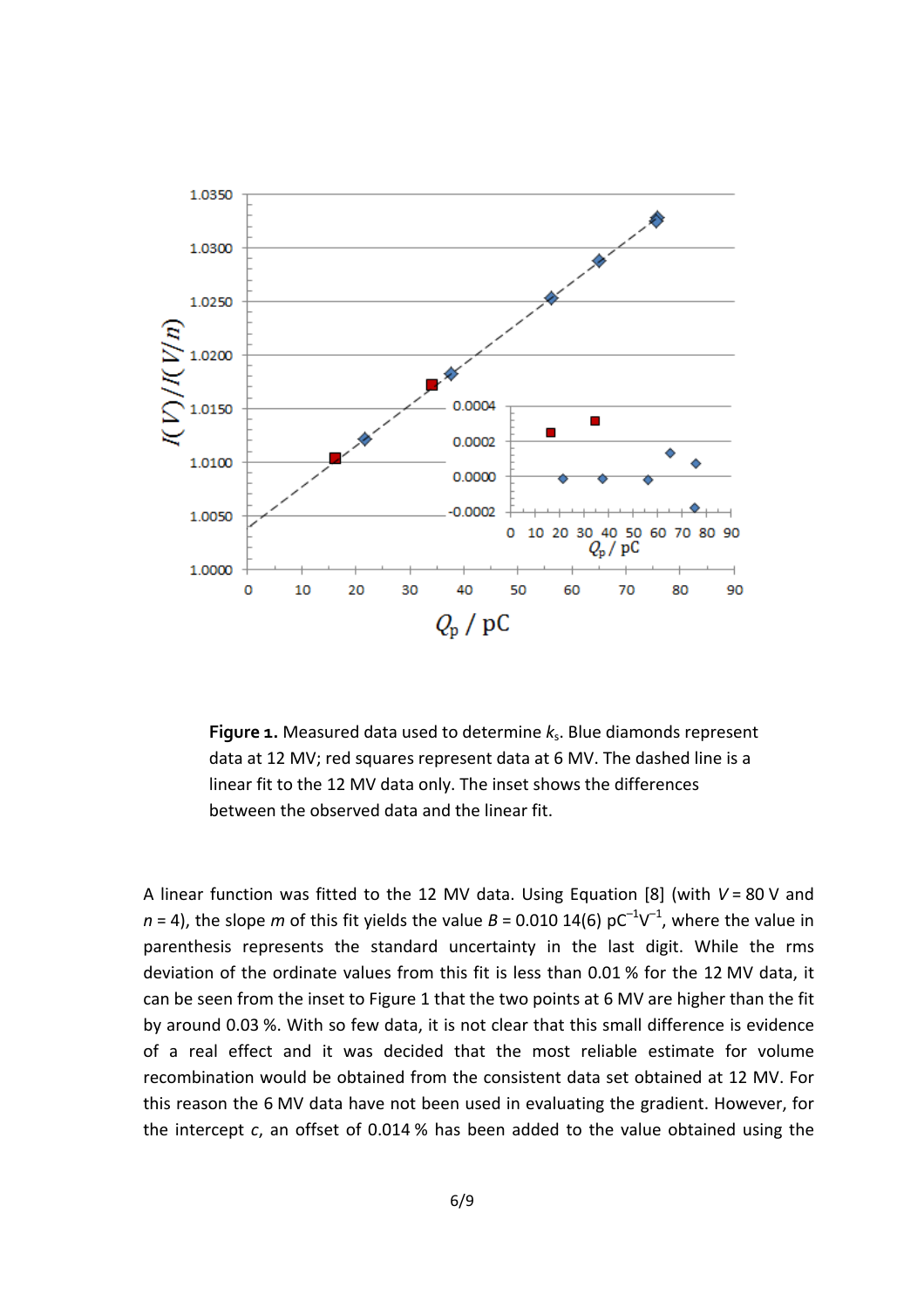12 MV data. This correction corresponds to half of the mean of the observed differences between the 6 MV data and the fitted 12 MV curve (cf. inset to Figure 1) and yields the value  $A = 0.108(4)$ . Combining Equations (2), (7) and (8) gives the best estimate for  $k_s$  at 80 V:

$$
k_{\rm s}=1.001\;35(5)+1.268(8)\times10^{-4}Q_{\rm p}(\rm pC)\;.
$$

The values in parentheses represent the standard uncertainty in the last digit. The low uncertainty of the measured coefficients is evidence of the high precision of the beam monitoring employed on the LNE‐LNHB accelerator. The data follow the form predicted by the Boag theory and no additional uncertainty has been included for the approximations inherent in the theory.

It is interesting to note that the present value for initial recombination is in agreement with the value 1.0014(1) obtained using the same two voltages for a series of nominally-identical chambers in the  $^{60}$ Co reference beam at the BIPM. The similarity of initial recombination in  $^{60}$ Co and pulsed high-energy photon beams was also recently reported by Palmans *et al*. [14] for other chamber types. Likewise, the mean value for the polarity correction factor at +80 V of 0.999 80(3) is in good agreement with the value 0.999 86(10) measured previously for the same chamber (calo6) in the BIPM  $^{60}$ Co beam.

### **5. Conclusion**

The correction factor for recombination losses for the BIPM parallel‐plate ionization chamber type has been measured in a pulsed high‐energy photon beam as a function of the measured charge per pulse. Initial recombination is in agreement with that obtained for the same chamber type in a continuous beam, while linearity in the volume recombination loss is confirmed at dose rates up to 80 pC per pulse, which corresponds to about 0.33 mGy per pulse (or around 2 Gy min<sup>-1</sup> at 100 Hz).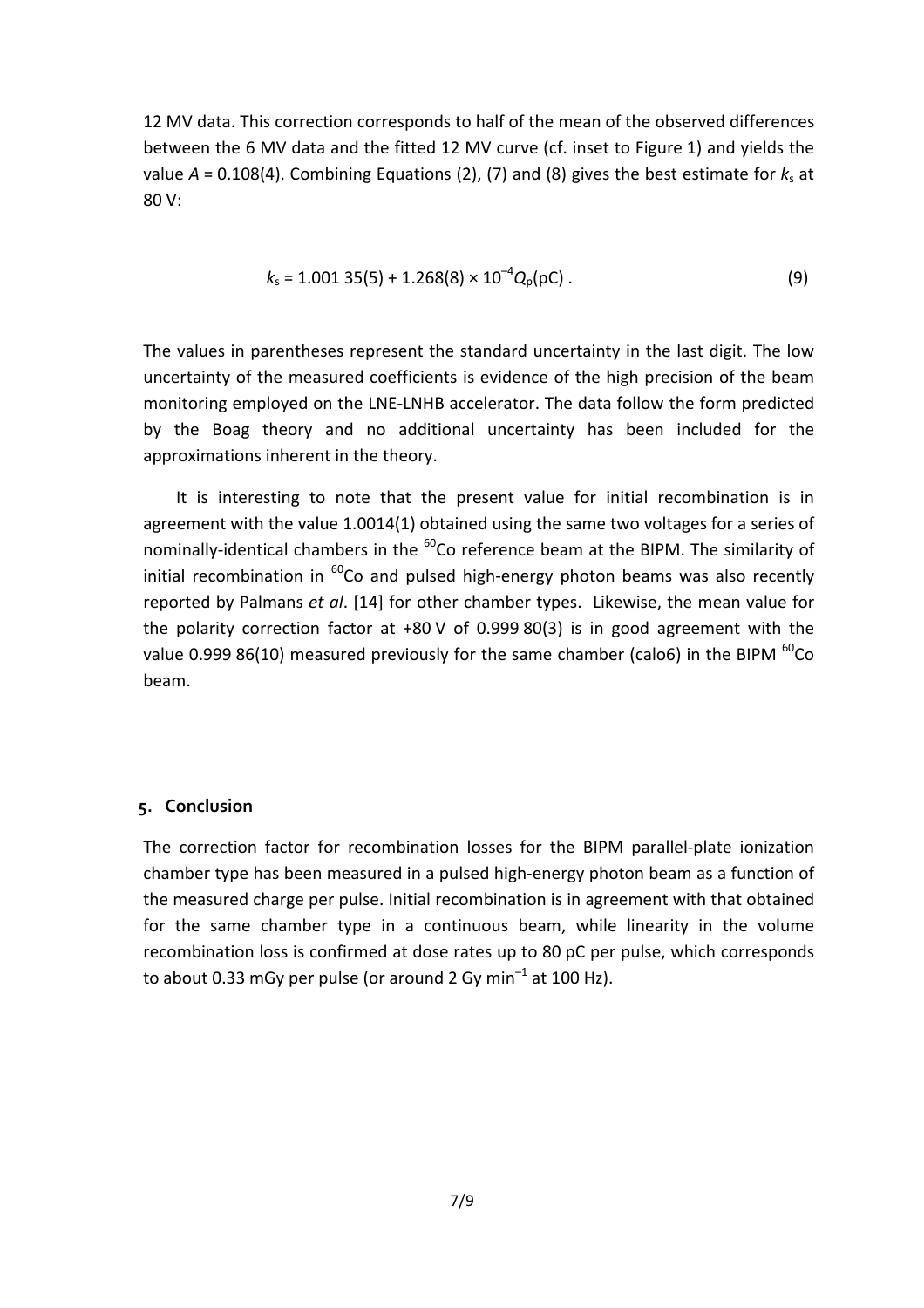## **Acknowledgement**

The BIPM wishes to thank the LNE‐LNHB for the generous use of their facilities and the help received from the dosimetry staff. The authors would also like to thank Didier Vermesse (LNE‐LNHB) and Philippe Roger and Cecilia Kessler (BIPM) for their assistance with the measurements.

# **6. References**

- [1] Picard S, Burns D T and Roger P 2009 Construction of an Absorbed‐Dose Graphite Calorimeter *Rapport BIPM*‐[2009/01](http://www.bipm.org/utils/common/pdf/rapportBIPM/2009/01.pdf) (Sèvres: Bureau International des Poids et Mesures) 12 pp
- [2] Picard S, Burns D T and Roger P The BIPM Graphite Calorimeter Standard for Absorbed Dose to Water International Symposium on Standards, Applications and Quality Assurance in Medical Radiation Dosimetry (International Atomic Energy Agency, Vienna, November 2010) 7 pp, *submitted for publication*
- [3] Key Comparison BIPM.RI(I)‐K6 / BIPM Key Comparison Database *<http://kcdb.bipm.org/>*
- [4] Burns D T 2011 The dose conversion procedure for the BIPM graphite calorimeter standard for absorbed dose to water *in preparation*
- [5] Boutillon M and Niatel M‐T 1973 A study of a graphite cavity chamber for absolute exposure measurements of 60Co gamma rays *[Metrologia](http://iopscience.iop.org/0026-1394/9/4/001/)* **9** 139–46
- [6] Boutillon M and Perroche A‐M 1993 Ionometric determination of absorbed dose to water for cobalt‐60 gamma rays *Phys. Med. Biol.* **38** 439–54
- [7] Allisy‐Roberts P J, Burns D T and Kessler C 2011 Measuring conditions used for the calibration of ionization chambers at the BIPM *Rapport BIPM*‐[2011/04](http://www.bipm.org/utils/common/pdf/rapportBIPM/2011/04.pdf) (Sèvres: Bureau International des Poids et Mesures) 21 pp
- [8] Boag J W 1950 Ionization measurements at very high intensities. I. Pulsed radiation beams *Br. J. Radiol.* **23** 601–11
- [9] Boag J W 1966 Ionization chambers *Radiation Dosimetry* Vol 2, ed F H Attix and W C Roesch (London: Acedemic)
- [10] Burns D T and McEwen M R 1998 Ion recombination corrections for the NACP parallel‐plate chamber in a pulsed electron beam *Phys. Med. Biol.* **43** 2033–45